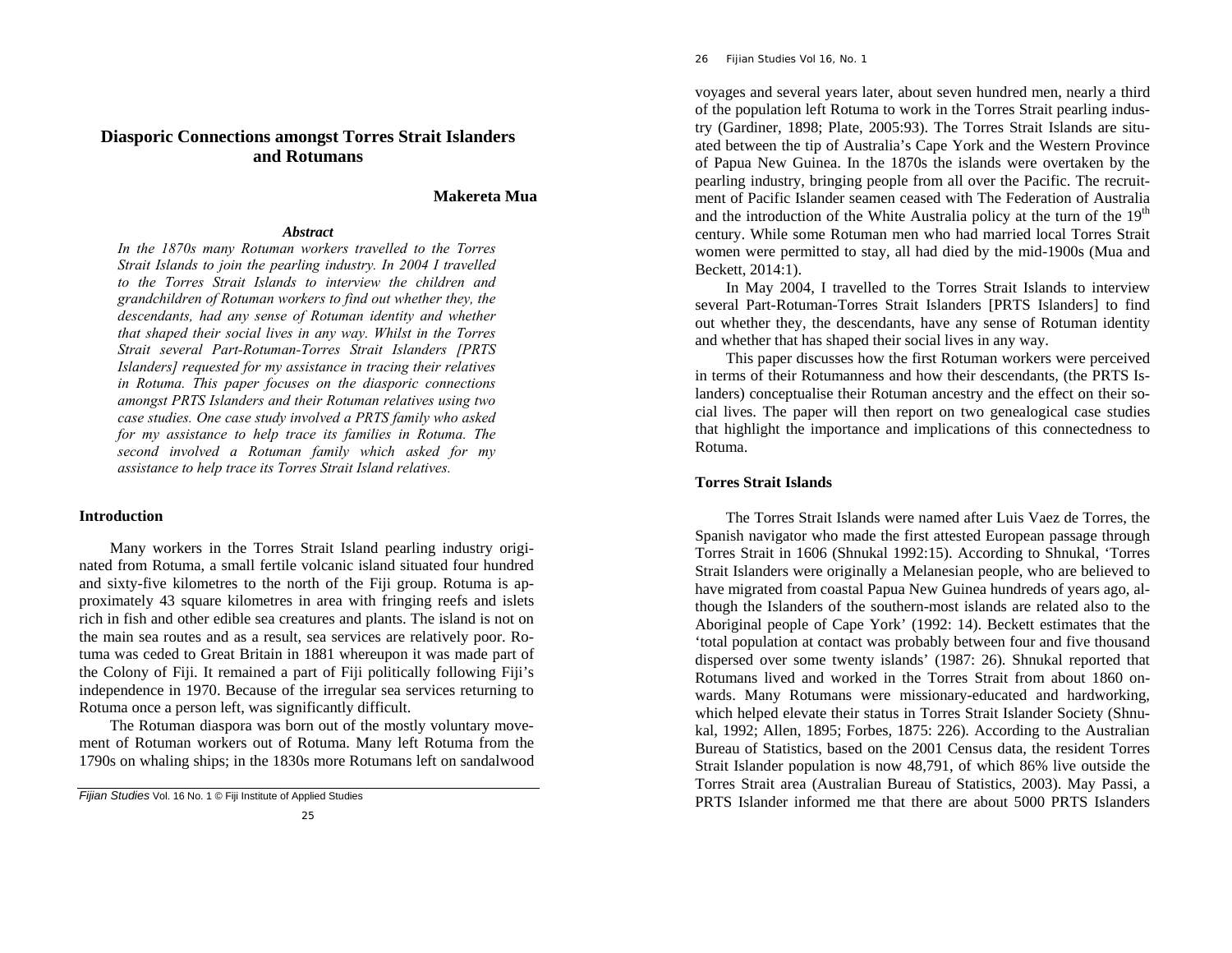living in mainland Australia and Torres Strait, although this can not be confirmed due to lack of statistical records (Passi, 2004, pers.comm.).

#### **Early Rotuman settlement in the Torres Strait**

The influx of labourers from other parts of the world since the 1800s created a racially diversified community and Thursday Island became popularly known as the 'Sink of the Pacific' (Beckett 1987:57). The hierarchy consisted of north Europeans at the apex, black-skinned peoples at the bottom, and the other workers distributed according to their position along the colour spectrum. This was because Europeans, most of whom were Anglo-Australians, occupied the highest levels of industry, commerce, government, religion and military. Non-Europeans were subordinate and bound in service to them by one means or another.

Rev. William Allen, a missionary in Rotuma from 1881 to 1886, found Rotumans to be generally hardworking in nature with good seafaring skills, which made them popular among sea captains (Allen, 1895; Forbes, 1875:226). According to Allen, nearly 200 young Rotumans were said to be hired as divers in connection with the Torres Strait pearl industry (Allen, 1895). Resident Commissioner William Gordon reported that there were over one hundred Rotuman men at Torres Strait, the majority of which were employed in the management of boats and about forty or fifty hired as divers earning up to £40 per month (Gordon, 1884, cited in Howard and Rensel, 2007: 378). Plate (2005: 93) states that Rotuman pearl divers and boatmen in the Torres Strait earned up to £200 a year (Plate, 2005: 93).

## **Intermarriage**

It was the Federation of Australia that precipitated the White Australia policy, though Queensland then began to prevent further intermarriage. By 1900 the Queensland Government tried to reduce the indigenous population's contact with outsiders. It expelled foreign residents, some of whom had lived with local women for years. Because of its general disapproval of 'half-caste' populations, the Government made sexual relations between Islanders and others an offence and allowed inter-marriage only with the Protector's express permission. The Protector was a government official who had many other responsibilities including the administration of Torres Strait Islander employment, wages, and savings bank accounts. A number of Pacific Islanders, already married to Torres Strait women, including Rotumans were 28 *Fijian Studies Vol 16, No. 1* 

resettled, some at St Paul's Anglican Mission on Mua Island.

Volume 6 of the *Cambridge Anthropological Expedition to the Torres Strait,* led by Alfred Cort Haddon in 1898, includes an extensive set of genealogies by W.H.R. Rivers and a discussion of the regulation of marriage in the Murray Islands. Rivers noted that marriages to South Sea Islanders, especially Rotuman men, were very popular among the parents of daughters because of presents (gifts) received from their sons-in-law. At the time, there were a large number of Rotuman men living on the Murray Islands (Haddon, 1908:121). In his genealogies Rivers mentioned a number of Rotuman men, including Barney Rotumah who married a local woman called 'Biged', and Dick Rotumah who married Mogi (Haddon, 1908:11-2). When the South Sea men and their wives were expelled from Murray Islands, they transferred to Darnley/Erub which was short of people following an epidemic.

Claims to Rotuman ancestry did have its advantages. PRTS Islander families who lived at St Paul's Mission on Moa Island came under the care of the Anglican Church which was established officially in 1908. PRTS Islanders, along with other Pacific Islanders at St Paul's Community were not subject to the same legal restrictions as other Torres Strait Islanders. This enabled them to escape strict government controls such as the prohibition on alcohol and the pass system of travel (Shnukal, n.d.: 4). PRTS Islanders not living on Moa Island were classified as Torres Strait Islanders under the Act.

By 1940 Pacific Islanders formed a new elite in the Torres Strait and worked as priests, schoolteachers, storekeepers and policemen (Shnukal, 1992:24). Mullins (1994) argued that the new elite, composed of descendants of Pacific and Torres Strait Islanders, continue to wield the bulk of economic and political power in the Torres Strait.

## **Welcome Ceremony**

The Welcome Ceremony PRTS Islanders hosted in my honour at the Port Kennedy Hall on Thursday Island in May 2004 was an opportunity for the hosts to express their feelings about their Rotuman heritage. It also enabled me to share my interest in the historical and kinship links between Rotuma and the Torres Strait. In my welcome speech, I explained my visit to the Torres Strait had more depth than a normal academic exercise in that my family had been part of the early migration to the Torres Strait. Connections were established during the Welcome Ceremony, and greater interest and enthusiasm was created among the PRTS Islanders in learning more about Rotuman cultural practices and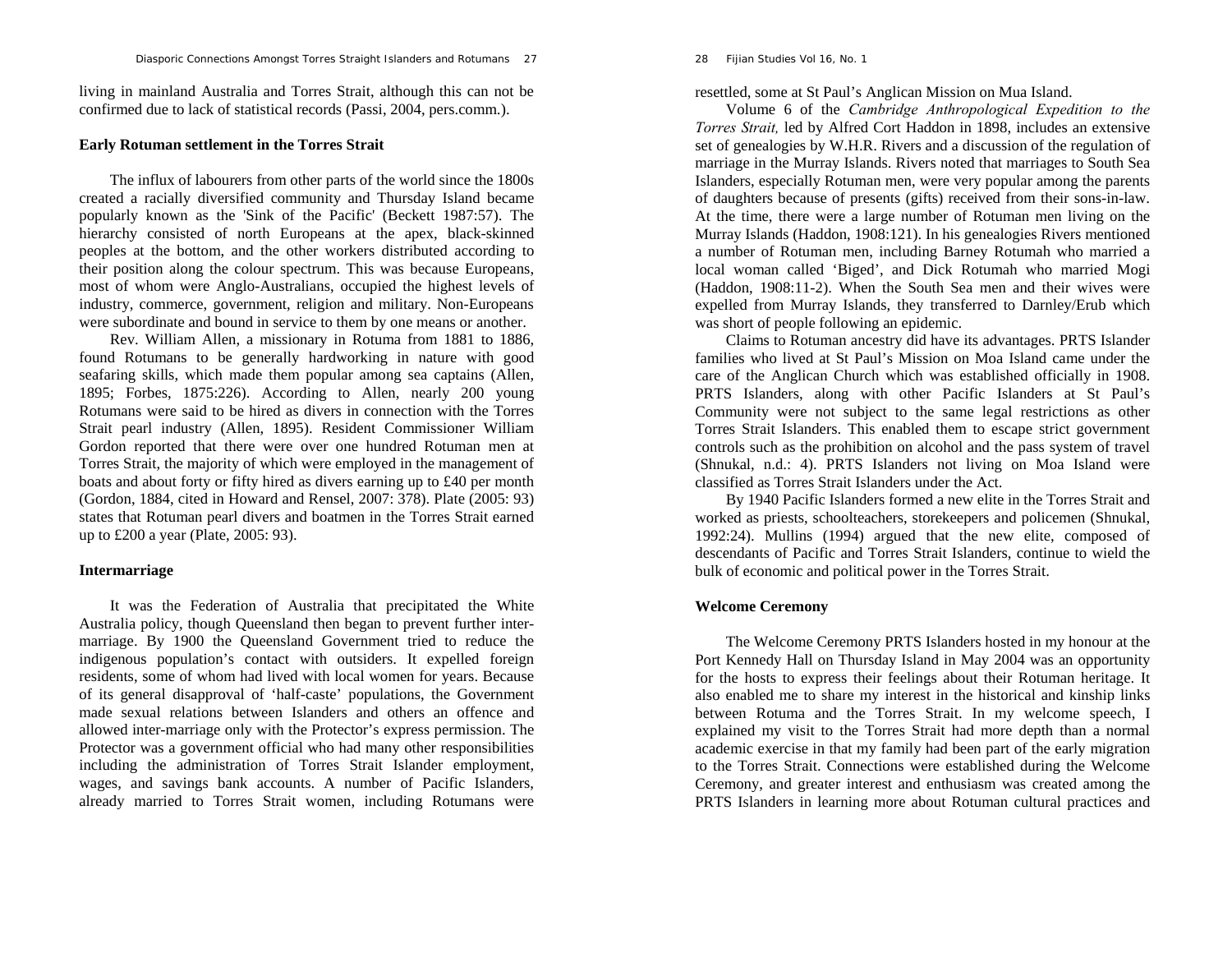30 *Fijian Studies Vol 16, No. 1* 

tracing their genealogies with the hope of discovering living relatives in Rotuma.

John Abednego was a PRTS Islander present at the Welcome Ceremony. John's grandfather, Billy Aptinko of Noa'tau, Rotuma, married Rachel, the daughter of Harry Weano from New Caledonia and Bibi from Mabuiag Island. Aptinko and Rachel had eight children, one of whom was Kamuel, John's father (Abednego, 2004, pers.comm.). At the time of my visit in May 2004, John Abednego was the Chief Executive Officer of Torres Strait Islanders and Aboriginal Corporation for Legal Services.

Abednego pointed out that the PRTS Islanders were fully assimilated into Torres Strait Islander society and were first and foremost 'Torres Strait Islanders' and that my presence had, for the first time, provided an opportunity for them to gather together as Part-Rotuman descendants. Although some PRTS Islanders were not certain about their Rotuman genealogical links, they had testimonies, through old photos and stories that were passed down from their *ate* (grandfathers) to their children about how their grandfathers came from Rotuma to settle in the Torres Strait.

Abednego's speech highlighted several characteristics that are associated with the original migrants and their descendants—as hardworking, humble, generous and committed to improving their lives and those of their people:

Our *ate* have made huge efforts and sacrifices to travel all the way from Rotuma to settle here in the Torres Strait Islands. Today, we, the Part-Rotuman-Torres Strait descendants have all helped to contribute towards Torres Strait society in all areas, making the efforts and sacrifices of our forefathers worthwhile. We have done well for ourselves in all areas of life in the Torres Strait and we don't skite [show-off] … we don't skite about it. Torres Strait is moving ahead. In the political arena we are looking for greater autonomy, better wages, better conditions, better control of our livelihood and our affairs. A *gud pasin* in the local vernacular describes a person who is kindhearted and generous as our Rotuman forefathers were. All the Rotuman descendants here in the Torres Strait—we have made it worthwhile for them to come over and we carry on their worth in all the respective fields politics, economics, social, cultural and other areas of life. We, the Rotuman descendants are proactively involved in the different areas. So we have contributed towards the

development of Torres Strait today in our own little way and we don't skite about it (Abednego, June 2004, pers.comm.).

John Abednego's speech reiterates the fact that hard work, generosity and humility are important cultural indicators of Rotuman identity, and these values helped establish and elevate the status of Rotumans in Torres Strait Islander Society both past and present. Pacific Islanders, including Rotumans, quickly gained wealth and status as a result. This is affirmed by Mullins (1994:116) who wrote about the important changes occurring as a result of the contact between Pacific Islanders and Torres Strait Islanders in the pearling industry with many Pacific Islanders much sought after by pearling masters and earning higher wages than Torres Strait Islanders. Many of these affluent men settled into Torres Strait community, because of their wealth and status, 'exerted influence within the communities disproportionate to their numbers' (Mullins, 1994: 116).

Stuart Hall (1990: 225) pointed out that cultural identities are not fixed but are constructed and reconstructed through memory and narrative, and that cultural identities are related to the way in which people are positioned by and position themselves within the narratives of the past. Hall's ideas are instantiated by Abednego's claims that the PRTS Islanders were fully assimilated into Torres Strait Islander society and were first and foremost 'Torres Strait Islanders' as this had to do with Native Title claims where Torres Strait Islanders wanted the Australian Government to recognize their rights and interests to their land which stem from traditional Torres Strait Islander laws and customs and their desire for more control over their livelihoods and state of affairs. This indicated a reversal of the situation in earlier years, when Rotumans regarded themselves as superior to Torres Strait Islanders.

#### **Diasporic Connections**

 Diasporic connections through oral narratives and stories, grew out of ceremonies, meetings, visitations and attempts by PRTS Islanders and Rotumans to trace their history and family links. In societies where oral traditions predominate, genealogies help to trace the social relations between kin members based on descent and marriage and connect people to their ancestors and to the places associated with them. Cultural memories are likewise important insofar as they link kin members to one another and to the land.

The symbolic significance of land lies in the connectedness of kin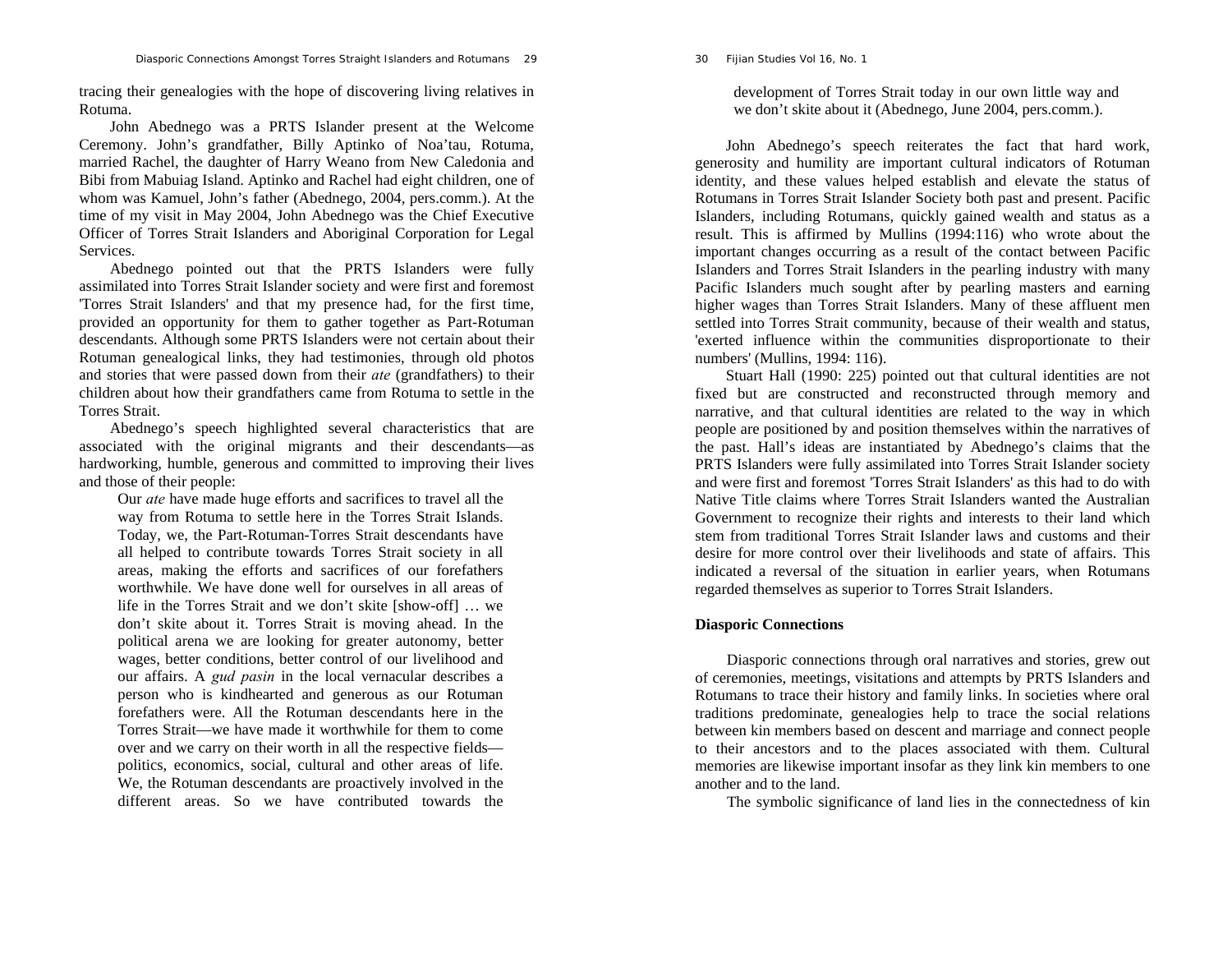who share common ancestors, which determines their social relations with one another, their status in society and their land rights. This connectedness provides people with an understanding of their place in society, their social worth and more specifically, it defines who they are, where they came from and how their past and present affirm their cultural identity.

'Dick Rotumah' is an important aspect of cultural identity that symbolizes important kinship ties with ancestors. Since the 1860s Pacific Islanders, including men from Rotuma, had their islands of origin reflected in their adopted surnames. Many Rotumans adopted the surname 'Rotumah'. One such person was Dick Rotumah, also known as Cedarec or Dick Cedric or Dick Tui Rotumah (Shnukal, 1992: 19-20). During my fieldwork in the Torres Strait Islands some of Dick Rotumah's descendants enquired about their Rotuman heritage and enlisted my help in their search for Dick Rotumah's relatives in Fiji.



*Dick Rotuma: His portrait was taken from a sketch by Tom Roberts, courtesy of the Mitchell Library, State Library of New South Wales in Shnukal (1992).* 

Edna Brown, a great grand-daughter of Dick Rotumah, contacted Anna Shnukal who gave her the following details.

Dick Rotumah was born in 1868 in Rotuma and died on 19 January 1911 at Omai anchorage on board the lugger *Edith* of paralysis from diving. The spot where he died is now known as Cedric Passage (Shnukal, 2004, pers.comm.). Dick Rotumah's parents are listed as 'MA' and 'unknown'. Rotumah's middle name - Setaric or Cedric - is similar to the Rotuman name Setaliki or Setariki, and Tui or Tue is a common Rotuman name. To date, I have not been able to trace Dick Rotumah's 32 *Fijian Studies Vol 16, No. 1* 

relatives in Fiji due largely to the lack of clarity in the name of one parent (MA) and the absence of a name for the other (unknown).

Names such as 'Dick Rotumah' are cultural badges, social codes or mores of identity that represent or identify the wearers' place of origin, thus reinforcing the importance of names as a symbolic representation of cultural identity. In a book *Navigating Boundaries: The Asian Diaspora in Torres Strait,* the authors mention that for the coming together of five major Asian communities in the Torres Strait, the sea served as a maritime highway that connected people for reasons such as trade, navigation and kinship (Shnukal et al., 2004: 2). To commemorate Dick Rotumah's importance as a maritime worker with special skills in pearl diving, the sea passage where he died was named 'Cedric Passage' after him. This is an example where the sea forms an important historical link over time between Rotuman migrants and Torres Strait Islanders. In short, the sea passage embraces narratives of Rotuman cultural identity and its links to the Torres Strait pearling industry.

## **Case Studies**

Several genealogies generated a great deal of interest and provided a wide range of stories about Rotuman migrants and their descendants. These life stories and past oral narratives become an integral part of memory, and the search for genealogies that involved a connectedness that links memory to kin. This was particularly important to the living relatives, the living to the dead, the living to the land and interconnectedness with and to other places. Knowledge of this past (and its quintessential linkages) becomes a part of the present, and considered essential when claiming titles and land rights. Sis, a Torres Strait Islander, stated that 'Genealogy is important because you must hand the land to the right person. The genealogy must be there because there is no written tradition' (Sharp 1993: 16).

The descendants of a particular family that I traced covered an area from Rotuma, Wallis and Futuna, Torres Strait Islands, Papua New Guinea and Croker Island (Queensland). Uncovering this involved interviews, e-mails and telecommunication with a wide range of people as well as archival research. The following two case studies were developed out of two early Rotuman migrants, namely the Isey Brothers and Morseu. In all cases, descendants of the original migrants who had supported me with my fieldwork requested assistance with tracing their Rotuman relatives.

The case of the Isey Brothers illustrates the difficulties associated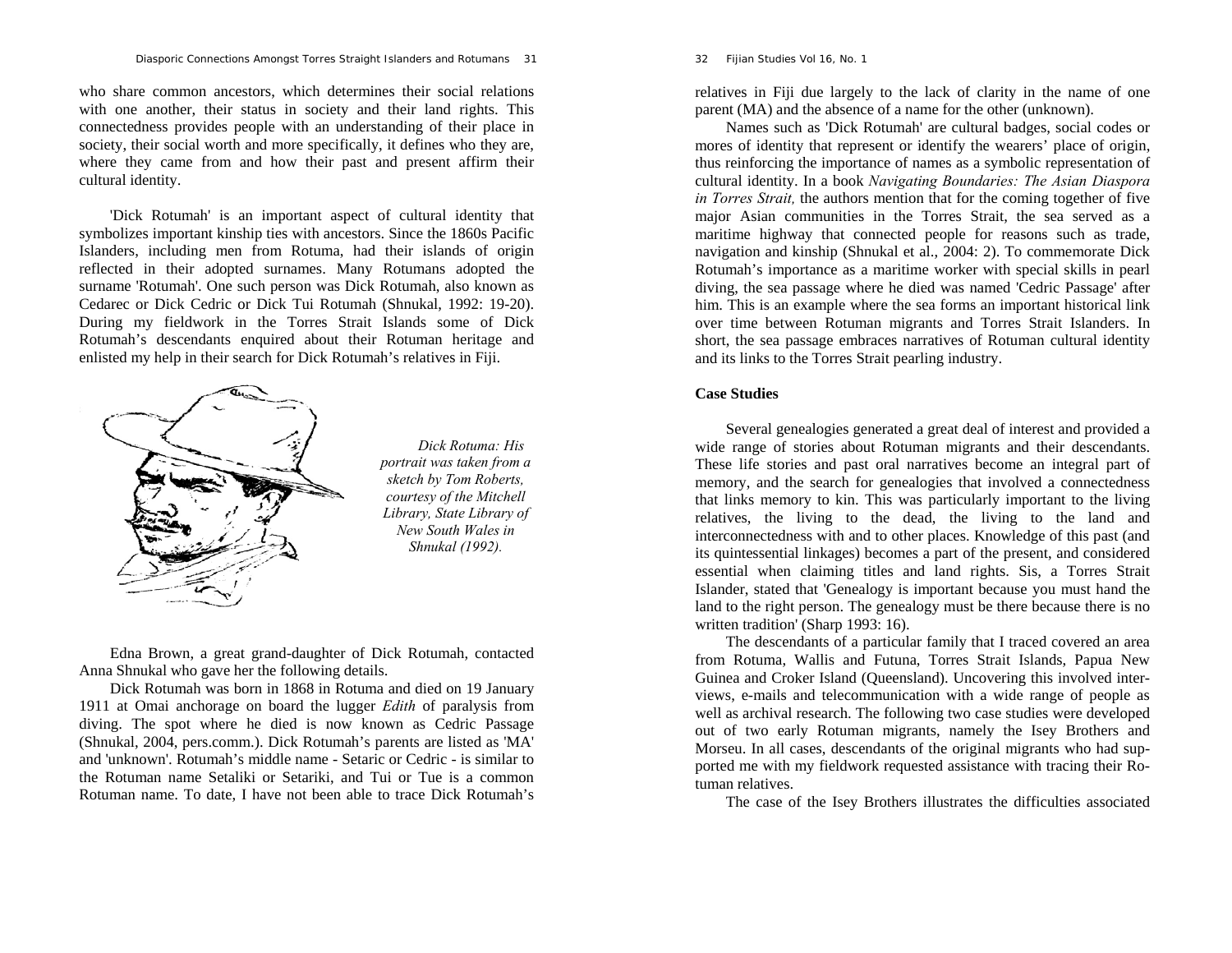with poor communication over long distances. The tragic death of George Morseu highlights questionable practices and misfortunes associated with pearl-shelling. More important is the success story of Morseu's descendants through Noritta and Danny, who were raised 'well' under adverse conditions to enable them to succeed in their respective careers.

## *Garagsau and Konau (the Isey Brothers)*

Henry Enasio, a full-blooded Rotuman living in Sydney contacted me in April 2005 to seek my assistance in tracing his grand-uncles, Garagsau and Konau. Enasio's great-grandfather was Gagaj<sup>1</sup> Vaniak Aisea, a high chief of Itu'tiu, Rotuma, who was one of the *gagaja* who ceded Rotuma to Great Britain in 1881. After the Cession of Rotuma on 13 May 1881, Governor De Voeux bestowed on him the name 'Albert' for the prominent role he played in the Cession of Rotuma. Since the session, he was called Gagaj Vaniak Alpat<sup>2</sup> (Enasio, 2004, pers.comm.). Given below is a kinship diagram of Chief Alpat's family:



(Source: Henry Enasio 2004, pers.comm.).

According to Enasio, Gagaj Vaniak Alpat's son's, Garagsau and Konau were described as tall, fair and well-built men, who, as chiefs, 34 *Fijian Studies Vol 16, No. 1* 

were given the responsibility of leading a group of Rotumans to the Torres Strait Islands to join the pearling industry in the late 1800s. Gagaj Alpat and his wife Takasa received news that Garagsau and Konau were diving for pearl shells during bad weather when their compressed air hose burst. They drowned as a result (Enasio, 2004, pers.comm.). Gagaj Alpat and Takasa were grief-stricken when they heard the tragic news. Gagaj Alpat changed his surviving son's name to Garagsau to commemorate the death of his son. Takasa cut off two of her fingers on her left hand as her *putu*<sup>3</sup> to mark the death of her two sons. Enasio's grandfather later became Gagaj Garagsau Alpat of Itu'tiu. He was the youngest of Gagaj Alpat's children and was born in 1878 (Enasio, 2004, pers.comm.).

Anna Shnukal provided Enasio with additional information which suggests a fate other than drowning. Garagsau and Konau were known in the Torres Strait as the two Isey brothers, and, according to Shnukal:

1. William ISEY born c.1858 at Rotuma, son of Albert, native *gagaj*, and Takiso, married Mary Clarke a widow born c.1850 in Durham. They married on 17 September 1888 at Cooktown, North Queensland. At that time, William Isey was a pearl sheller living on Thursday Island. His wife also lived on Thursday Island; her father was Christopher Wetherly (Wetherby), mining inspector, and her mother was Ellen De Bord;

2. Maiuatuki Aisea, son of Albiti, *gagaj* of La Harve, Rotuma, a diver b. 1876 at Rotuma arrived in Queensland c.1891 and died 4 November 1896 of phthisis (the old word for consumption and now more commonly known as tuberculosis) at Thursday Island. His sister-in-law reported his death. Her name was Mary Aisea of Thursday Island (Shnukal 2004, pers.comm.).

Enasio was excited about the information provided by Anna Shnukal and confirmed that the name of the place where Gagaj Alpat and family lived was not 'La Harve' (as mentioned above) but 'Lihava', the chiefly site beside the Methodist Church at Motusa, Itu'tiu. The foundation at Lihava was hand built by the people of Itu'tiu District out of volcanic rocks and mud to a height of about ten feet. The government, in turn, built a monument in front of Lihava, which still stands today, to commemorate the cession of Rotuma and as a sign of respect for Chief Vaniak Alpat (Enasio 2005, pers.comm.). The above evidence produced by Anna Shnukal provides a different story about the fate of Garagsau

<sup>1</sup>*Gagaj* is the Rotuman term for *chief.*

<sup>&</sup>lt;sup>2</sup> As the Rotuman alphabet did not have the letter "B" and the name "Albert" had to be spelt according to the way it was pronounced in Rotuman, it became "Alpat".

<sup>&</sup>lt;sup>3</sup> Putu is showing grief by inflicting physical injury on oneself (Churchward, 1940: 292).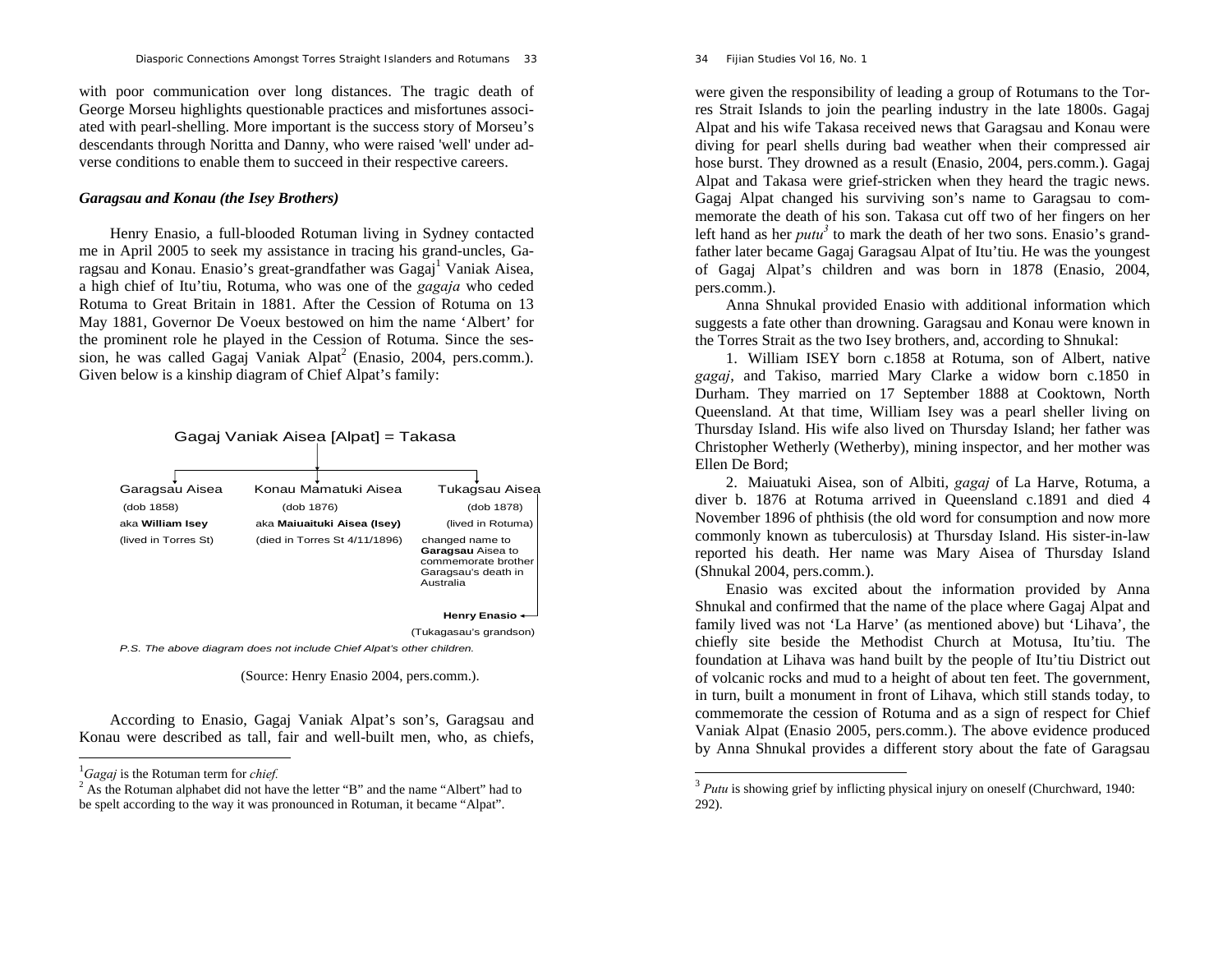36 *Fijian Studies Vol 16, No. 1* 

and Konau. Enasio's family in Rotuma were told that Garagsau and Konau had accidentally drowned while diving for pearls in the Torres Strait and both men lost their lives. Death by drowning in a diving accident that was conveyed to Rotuma was misinformation that caused unnecessary agony and suffering to their parents. Both men later married and one of the brothers died on 4 November 1896 from tuberculosis at Thursday Island.

Howard and Rensel (2004) wrote about how early out-migrants from Rotuma in the nineteenth century were generally assimilated into the recipient societies and factors such as Rotuma's isolation—the infrequent shipping system and migrants not being good letter writers made regular communication impossible. Gagaj Alpat and Takasa most certainly faced this situation and had to rely on oral accounts of their sons which in this case were false and unreliable.

#### *Morseu*

Danny Morseu, a descendant of George Morseu, enquired about his great-grandfather, Morseu from Rotuma. Anna Shnukal's records showed that Morseu was born in 1863 in Rotuma and died on 4 September 1912. He was also known as Sweeney Morseu, Rocky Rotumah or George Rotumah. He married Wazan from the Murray Islands. His parents were Pesau and Rauregoa (Shnukal 2004, pers.comm.). With the help of Hocart (1913) and Hariti Kelemeti, we were able to trace Pesau and Rauregoa to a family tree with Fesau of Maragteu and Raurikue of Faguta:



Source: Noritta Morseu 2004, pers.comm.)

According to Anna Shnukal, George Morseu was one of the best deep-sea divers who lived at Zomered, Murray Islands. He died of 'supposed suicide' by drowning at sea near Calico Reef, Darnley Island. The reports say that he tied weights to his feet before jumping overboard (Shnukal 2004, pers.comm.). However, Harry Captain of Darnley Island had another theory:

There was one diver called George Morsio of the Morsio family. He was a deep water diver on a boat called *Eagle*. He found a big pearl. He came from a Pacific Island called Rotuma, he was the only one amongst the Japanese. So they stayed on the lugger. One night they slept until the next morning. They woke up, looked around, couldn't find him, he was gone. He went and drowned himself because he was worrying about something. So they found him under the water that morning. So that pearl became the property of the head diver on that boat. But I suggest that the Japanese killed him and hanged him under the water, just to make it look like an accident, but the treatment was like I said it before (Harry Captain, pers. comm., in Shnukal 2004).

In 2010 Noritta Morseu, great-granddaughter of Morseu, was the first Torres Strait Islander to obtain a PhD from the University of Queensland. Noritta said that Morseu's wife, Wazan, died two years after him in 1914 from what some said was an attack of fits. They had ten children, who were separated after Wazan died. They grew up in different families, some with Rotuman ancestry. Suane was 12 years old when his father, Morseu, died and he was raised in Darnley Island by a Rotuman called Tom Oui and his wife, Tulu (Noritta, 2004, pers.comm.).

Noritta described how she was raised by her grandfather, Suane, along with Danny, Dick and Angie. They lived at Tamwoy on Thursday Island and had no running water, no fridge and electricity, and had to walk for miles to cut firewood and fetch water. Danny mentioned that he never knew his real father, who was a white man; his mother was a Morseu. He, too, grew up with grandfather Suane, who taught him the basics of survival in life. Both Noritta and Danny grew up in a rusted corrugated iron house; water was scarce for washing clothes, dishes and showering. Yet, their grandfather still hand-watered all his plants regularly. He planted bananas, taro, cassava, sweet potato, corn, pawpaw, peanuts and medicinal plants such as *ubar (noni,* from the Rubiaceae family) so that food was plentiful throughout the year. Danny remembered how they were taught to prepare gardens and how to cook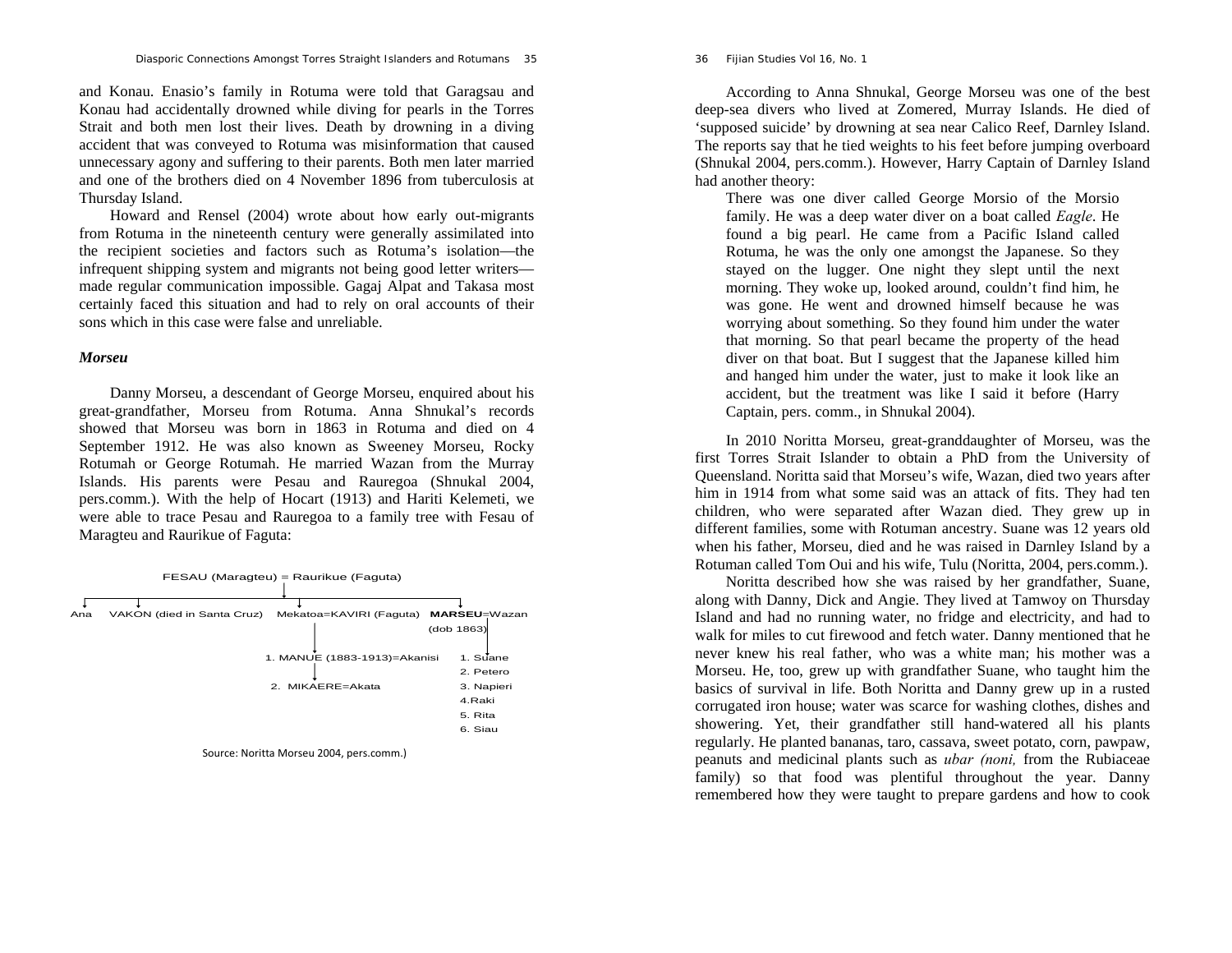pigs in a *kup mauri*or (earth oven). A pious Christian, he always said prayers at night and read the Bible with a magnifying glass. He encouraged them to be helpful and would often say 'when you do something for somebody you do it from the heart' (Noritta 2004, pers.comm.). Noritta said he reminded them about the need to do well in school. She would always remember her grandfather's words, 'if you want to beat the white man at his own game, you've got to be just as educated as him' (Noritta and Danny Morseu 2004, pers.comm.).

Danny claimed that his grandparents, particularly his grandfather, Suane, kept him focused on what they needed to do in order to survive and this kept him disciplined and focused right throughout his life and especially in his sporting career (Danny Morseu 2004, pers.comm.). Danny Morseu was Project Manager for the Department of Aboriginal and Torres Strait Islander Policy based on Thursday Island and was widely recognized for his sporting achievement in basketball. Danny was a dual Olympian and the first Torres Strait Islander Olympian (1980 and 1984). He also won the award for Special Contribution to Indigenous Sports (1999), and was the first indigenous player to be inducted into the Hall of Fame and was a member of the All Time Players List (Danny Morseu, 2004, pers.comm.):

Being a good sportsperson and good at my schoolwork made me feel very lucky. However, I also feel that I had a very special gift and it's all about how to take advantage of that. I think that gift comes from my forefathers—our Rotuman men with fire in their bellies who jumped into a boat and pushed off the Island and said "we've got to go and find out what life is all about out there". I went through the same journey but experiencing it in Australia and in the process I guess I wasn't scared of anything. My granddad, Suane Morseu, taught me that fear is something that you work through and there are so many challenges and opportunities for you to discover yourself as a person and as a leader and a role model for people. After granddad died I promised myself that I would visit Rotuma one day… just to be able to put my foot on the soil of Rotuma and say to myself, well Danny, this is where it all started… this is the place where your great-granddad Morseu came from (Morseu 2004, pers.comm.).

An excerpt from an email from Danny Morseu on his visit to Rotuma in 2009 describes his feelings: 'Rotuma, what can I say—its

#### 38 *Fijian Studies Vol 16, No. 1*

culture, people, natural beauty, surroundings and sandy beaches, its uniqueness, no rivers, no snakes or frogs—unusual but absolutely beautiful, I can say it's paradise… it's been so long since my great grandfather left Rotuma and migrated to the Torres Strait Islands and I must say that I am blessed to meet my family' (Morseu 2009), pers.comm.).

## **Concluding Remarks: Memories and Identities**

The concept of 'collective memory' was first introduced in 1925 by French sociologist Maurice Halbwachs. According to Halbwachs (1980), cultural memory implies that people possess history as they remember it. Human memory can only function collectively within members of a group who have come through similar experiences and contexts. Collective memory is therefore selective, based on the groups' background and experiences. It is also a living memory because cultural memory retains from the past only those things that still live or are capable of living in the consciousness of the groups keeping the memory alive. This helps to retain and solidify cultural identity for those living in the present (Halbwachs, 1980:50-80). Selective memory of communities includes not just positive memories but the remembering of a painful past as seen in George Morseu's tragic death and more importantly, people's responses to that pain. There are often silences and intervals in stories about painful events of the past and the aftermath of the pain is usually borne by surviving family members both consciously and unconsciously. In the Morseu case study, very little is known about how Wazan felt or what she went through with her ten children.

Allan Kaniu, another of Morseu's descendants, visited Fiji in November 2005. Allan mentioned that his father was Opeta and his father's father was Morseu's son, Napaeri. Instead of using the Morseu surname he opted for his mother's surname, Kaniu. His mother was a landowner in the Murray Islands and taking on his mother's family name aided them in their fight over land ownership claims at Murray Islands. Allan's adopted surname shows how identity can be a site of multiple subjective positions which can be contrary and conflicting (Moore, 1994: 55). Kinship and land are the basis of Torres Strait Islander identity. Adopting his mother's surname was for Allan, a subjective experience of identity, and a way of exhibiting multiple subject positions in the battle for land rights in Murray Islands. In this context Allan's Rotumanness is largely submerged and regarded as 'other' while his Murray Islander identity (via adopting his mother's surname) becomes dominant.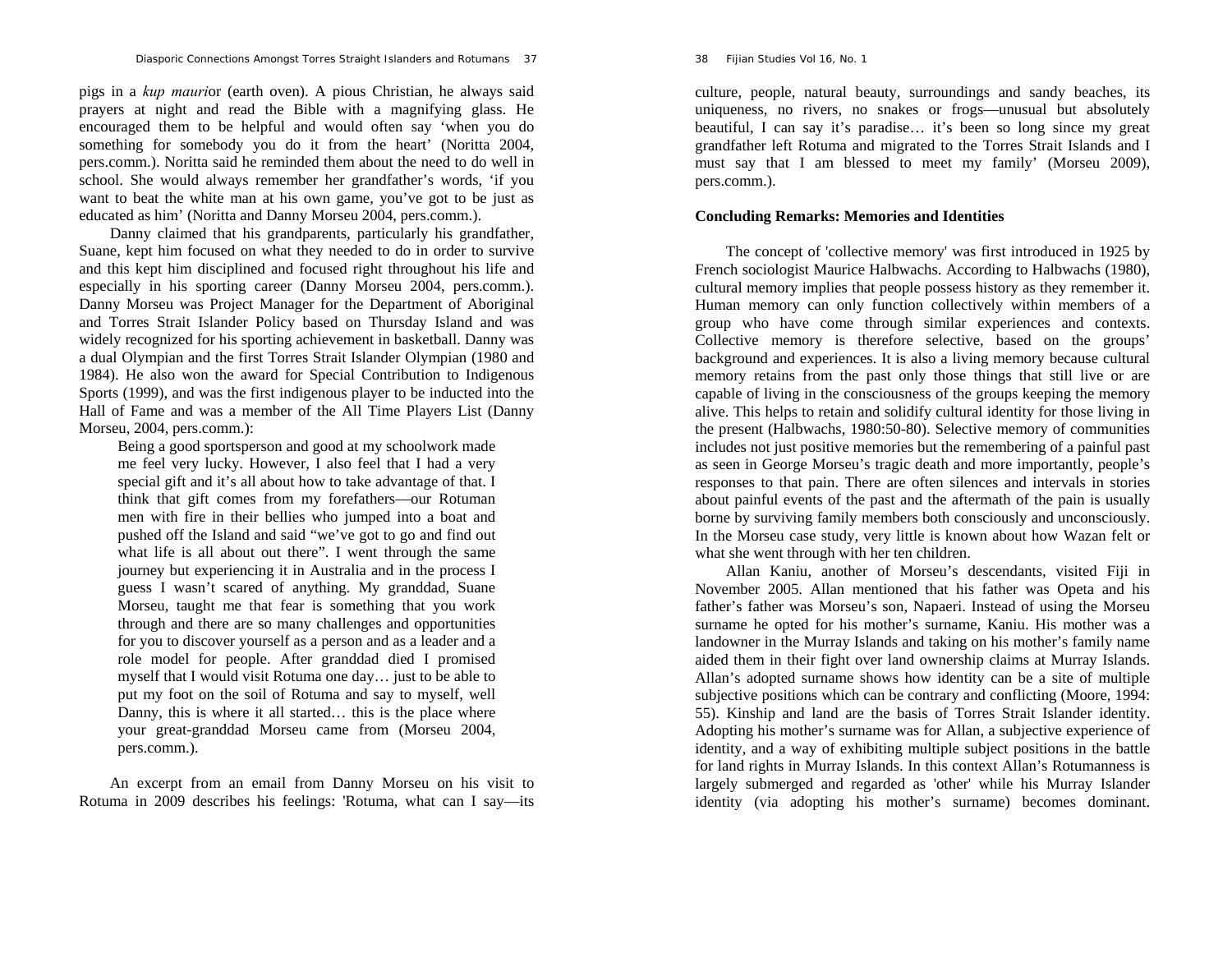*Diasporic Connections Amongst Torres Straight Islanders and Rotumans* 39

Although Allan exhibits a yearning and curiosity to learn more about his Rotuman ancestry, he realizes that this linkage to his Rotuman ancestry is something that must be kept private for it is not useful, given the current political climate in Torres Strait Islander society where emphasis is on Murray Islander heritage. Allan's example illustrates that identity is always linked to notions of power and is never static but always changing. It also highlights the contemporary power relations that exist between PRTS Islanders and Murray Islanders where land ownership claims are tied in with claims to indigenous Murray Islander identity. Rotuman identity becomes submerged as a result. This is a common reflection of PRTS Islanders in the Murray Islands context—when placed in an uncomfortable situation regarding their Rotuman origin, Murray Islander identity is opted for as many of their needs are addressed under that status.

Oral narratives and tracing of family links reveal the complexities associated with pearl diving. The case of the Isey brothers illustrates the difficulties associated with poor communication over long distances. Parents of the Isey brothers in Rotuma were grief-stricken when they heard the tragic news that their sons drowned while pearl diving in the Torres Strait and their mother, Takasa, cut off two of her fingers to mark the death of her sons. However, I discovered through my research that the Isey brothers did not drown while pearl diving. Both brothers married and settled down in Australia. Pearl diver, George Morseu's tragic death reveals the painful events that occurred in the past and the family members' responses to that pain. I assert that it is impossible to unify or reconcile PRTS Islanders' Rotuman identity with their Torres Strait Island identity as identity is always something that is fragmented, something that is contested, re-negotiated and re-created; identity is something that undergoes constant transformation. John Abednego argued that PRTS Islanders are fully assimilated into Torres Strait Islander Society and though they like the idea of being Rotuman they prefer to keep their Rotumanness private and submerged as their Torres Strait Islander identity is more dominant and important because of their fight to have the Australian government recognize their rights for more autonomy and control over their livelihoods and state of affairs in the Torres Strait Islands. Allan Kaniu took on his mother's family name to help them fight over land ownership claims in the Murray Islands. PRTS Islanders are a little insecure about their origins, and although they like making contact with kin in Rotuma they stress that they are first and foremost Torres Strait Islanders. This is due to Native Title claims, which became an issue in the last decade or so. This is a reversal of the situation 40 *Fijian Studies Vol 16, No. 1* 

of earlier years, when Rotumans and other Pacific Islander parentage regarded themselves as superior to Torres Strait Islanders, preferring to marry amongst themselves, and being disproportionately represented among the ranks of skippers and local government councillors.

## **References**

Allardyce, W. L. (1885-6) 'Rotooma and the Rotoomans'. *Proceedings of the Queensland Branch of the Geographical Society of Australasia* 1:130-144.

Allen Rev. W. (1895) 'Rotuma'*.* Paper read in Section E, Geography, of the Meeting of Australasian Association for the Advancement of Science, 6th Meeting, held at Brisbane, Queensland, January.

- Australian Bureau Of Statistics (2003). *Population Characteristics of Aboriginal and Torres Strait Islander Australians: 2001 Census***.** Accessed on 20 July 2007 http://www.abs.gov.au/Ausstats/abs@.nsf/0/4B01828AAE8653CDCA256 DCE007F78E2.
- Beckett, J. (1987) *Torres Strait Islanders: Custom and Colonialism.* Melbourne: Cambridge University Press.

Churchward, C.M. (1940) *Rotuman Grammar and Dictionary*. Sydney: Australasian Medical Publishing Co Ltd.

Du Bois, W.E.B. (1903) *The Souls of Black Folk.* Chicago: McClurg and Company.

- Forbes, L. (1875) *Two Years in Fiji*. London: Longmans, Green, and Co.
- Ganter, R. (1994) *The Pearl-Shellers of Torres Strait: Resource Use, Development and Decline, 1860s-1960s.* Melbourne: Melbourne University Press.
- Gardiner, J.S. (1898) 'The Natives of Rotuma'. *The Journal of the Anthropological Institute of Great Britain and Ireland* 27: 396-435.

Haddon, A.C. (1908) *Reports of the Cambridge Anthropological Expedition to Torres Straits,* Cambridge: University Press, Vol VI.

Halbwachs, M. (1980) *The Collective Memory.* New York: Harper & Row.

Hall, S. (1990) 'Cultural Identity and Diaspora', in J. Rutherford (ed) *Identity: Community, Culture and Difference.* London: Lawrence and Wishart, pp. 222- 237.

Hocart, A.M. (1913) 'Unpublished Field Notes, Rotuma'. Turnbull Library, Wellington, New Zealand.

- Howard, A. & J. Rensel (2004) 'Rotuman Identity in the Electronic Age', in *Shifting Images of Identity in the Pacific*, edited by Toon van Meiji and Jelle Miedema Leiden, KITLV Press pp. 219-236.
- Howard, A. and J. Rensel (2007) *Island Legacy: A History of the Rotuman People.*  Victoria, B.C.: Trafford Press.
- Moore, H.L. (1994) *A Passion for Difference: Essays in Anthropology and Gender.* Cambridge: Polity Press
- Mua, M. and J. Beckett (2014) 'Taibobo: Dancing Over the Oceans, from Rotuma to Torres Strait and Back Again'. *Oceania* 84(3): 331.
- Mullins, S. (1994) *Torres Strait: A History of Colonial Occupation and Culture Contact 1864-1897.* Rockhamptom: Central Queensland University Press.